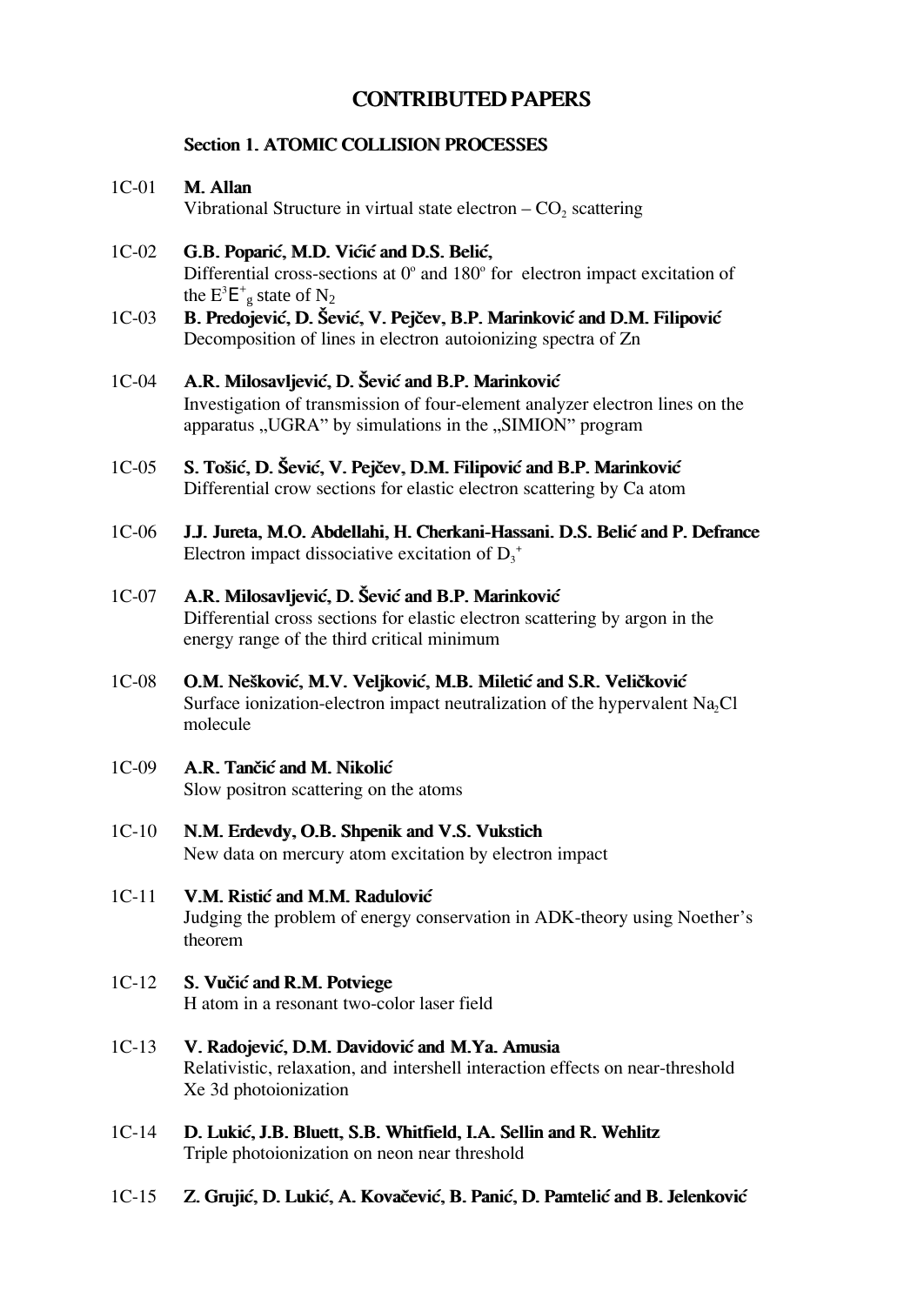*Extended cavity diode laser for infra-red spectroscopy*

- *D.D. Marku{ev, M. Terzi} and J. Jovanovi}-Kurepa Molecular buffer-gas pressure influence on multiphoton absorption processes in SF<sup>2</sup> -CH<sup>4</sup> mixtures 1C-16*
- 1C-17 **M. Terzić, D.D. Markušev and J. Jovanović-Kurepa** *Simultaneous determination of absorption and relaxation parameters in multiphoton absorption processes*
- *M.R. Nikolić and A.R. Tančić Ionization of Rydberg's states of Na and K atoms by electrical filed 1C-18*

#### A. Kovačević, D. Pantelić, B. Panić and I. Belić *1C-19*

*The impletation of digital lock-in technique for spectroscopic detection of absorptive iodine line*

#### *I. Man~ev 1C-20*

*Differential cross sections for proton-helium scattering*

#### *P.S. Krsti} 1C-21*

*Vibrationally resolved inelastic transitions in slow H<sup>3</sup> + collision systems*

#### *M.V. Khoma 1O-22*

*Asymptotic approach to the one- and two-electrons capture processes at slow ion-molecule collisions*

#### *I. Baccarelli, L. Andri}, T.P. Grozdanov and R. McCarroll 1O-23*

*Calculations of radiative association cross sections for collisions of Li with H + by using various L<sup>2</sup> methods*

- *S. @ivanov, F.A.U. Thiel, H. Hotop, M. ^i`ek, J. Hora~ek and M. Allan Experimental proof of the nonlocal effects in associative detachment X- + H collisions (X=Cl and Br) 1C-24*
- *M.B. Miletić, O.M. Nešković, M.V. Veljković and S.R. Veličković Mass spectrometric investigation of the fragment ions kinetic energy from SF<sup>6</sup> 1C-25*

#### **J.L. Ristić-Djurović and S. Cirković** *1O-26*

*Low emittance stripping extraction from a cyclotron*

*S. ]irkovi} and J.L. Risti}-Djurovi} 1C-27*

*Operating limitations of the vincy cyclotron caused by its magnet*

- P. Kolarž, Ž. Todorović, S.J. Buckman, B.P. Marinković and D.M. Filipović *Simultaneous detection of small air-ions and* α*-parrticles from Ra<sup>222</sup> decay near the ground 1C-28*
- 1C-29 **Z.M. Raspopović, S. Dujko, T.Makabe and Z.Lj. Petrović** *Spatial evolution of an electron swarm in DC electric fields*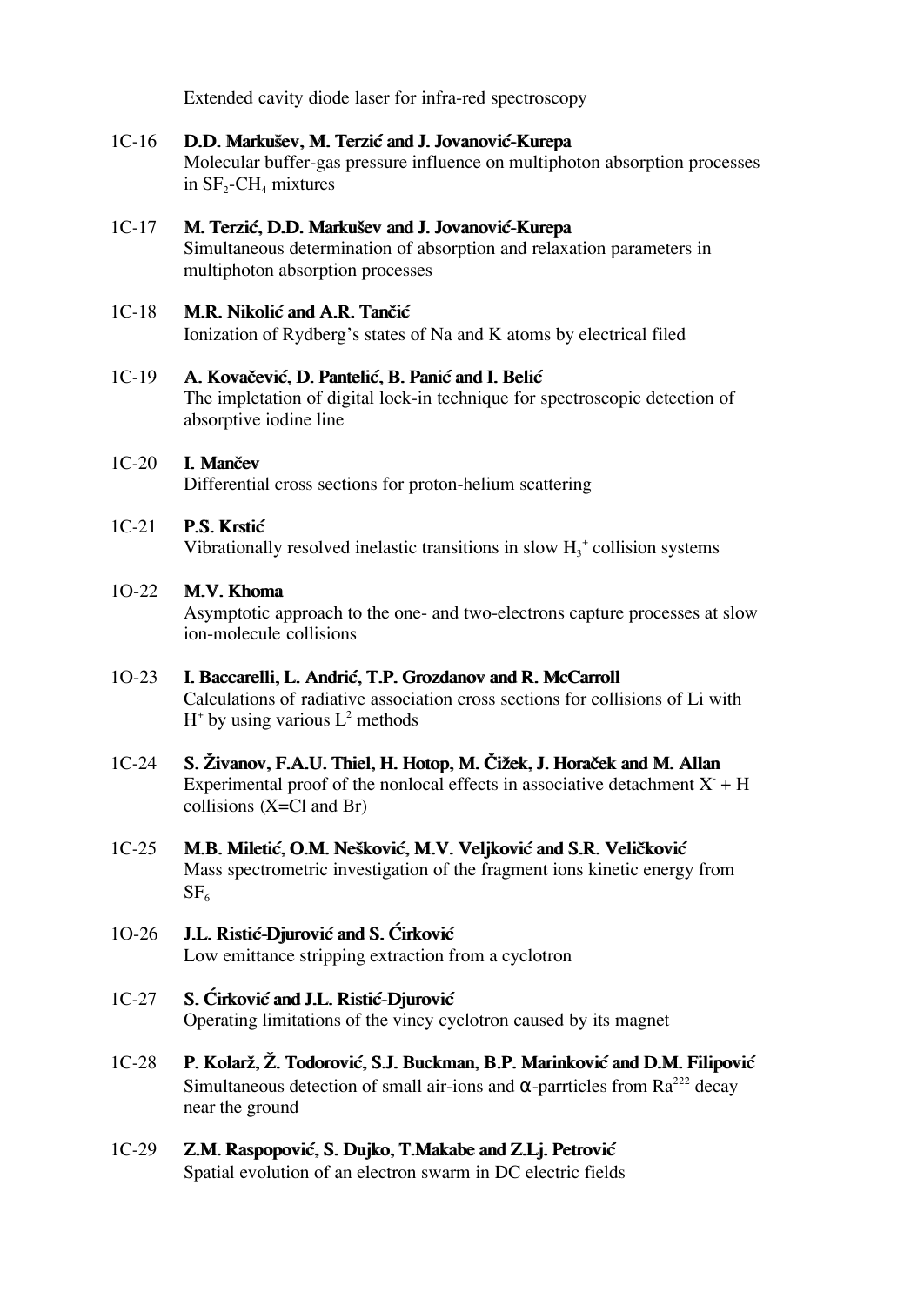#### J.V. Jovanović, S.B. Vrhovac and Z.Lj. Petrović *1C-30*

*Composition dependence of drift velocities in gas mixtures in the presence of inelastic collisions*

#### *O. [a{i}, J. Labat and Z.Lj. Petrovi} 1C-31*

*The effect of the shape of the electron energy distribution function on collisional frequencies*

*O. [a{i}, G. Malovi}, A. Strini}, L. Josi}, J. Bo`in and Z.Lj. Petrovi} Cross sections for dissociative excitation of methane obtained from swarm data 1C-32*

### L. Josić, V. Novaković, Z.Lj. Petrović, G.P. Karwasz, T. Wroblewsi and J. *Mechlinska-Drewko 1C-33*

*Monte Carlo and two term calculations of electron transport coefficients in NO*

- *S. Dujko, Z.M. Raspopovi} and Z.Lj. Petrovi} Dissociative kinetics in radio frequency plasmas in carbon tetrafluoride 1C-34*
- *M. Medić, M. Radmilović and Z.Lj. Petrović Tests of nonhydrodynamic transport in the range of backdiffusion of electrons in nitrogen 1C-35*
- *M. Radmilovic-Radjenovi}, S. Sakad`i}, Z.Lj. Petrovi} and B. Radjenovi} The spatial relaxation of electron transport near the cathode 1C-36*
- A.I. Strinić, G.N. Malović, N. Sadeghi and Z.Lj. Petrović *Cross section for excitation of ionic levels of argon 1C-37*
- A.I. Strinić, G.N. Malović, Ž.D. Nikitović and Z.Lj. Petrović *Comparision between experimental data and Monte Carlo simulation for electron transport in neon 1C-38*
- J.V. Jovanović, S. Dujko, V. Stojanović, S.B. Vrhovac and Z.Lj. Petrović *Momentum transfer of ion transport under the influence of resonant charge transfer collisions: the case of argon and neon ions in parent gases 1C-39*

# *1C-40 V. @igman Hydrodynamic description of electron diffusion in xenon near the Ramsauer-Townsend minimum*

## **Section 2. PARTICLE AND LASER BEAM INTERACTION WITH SOLIDS**

*N.S. Simonović and J.M. Rost Rydberg states of the hydrogen atom near a metal surface in a perpendicular magnetic field 2C-01*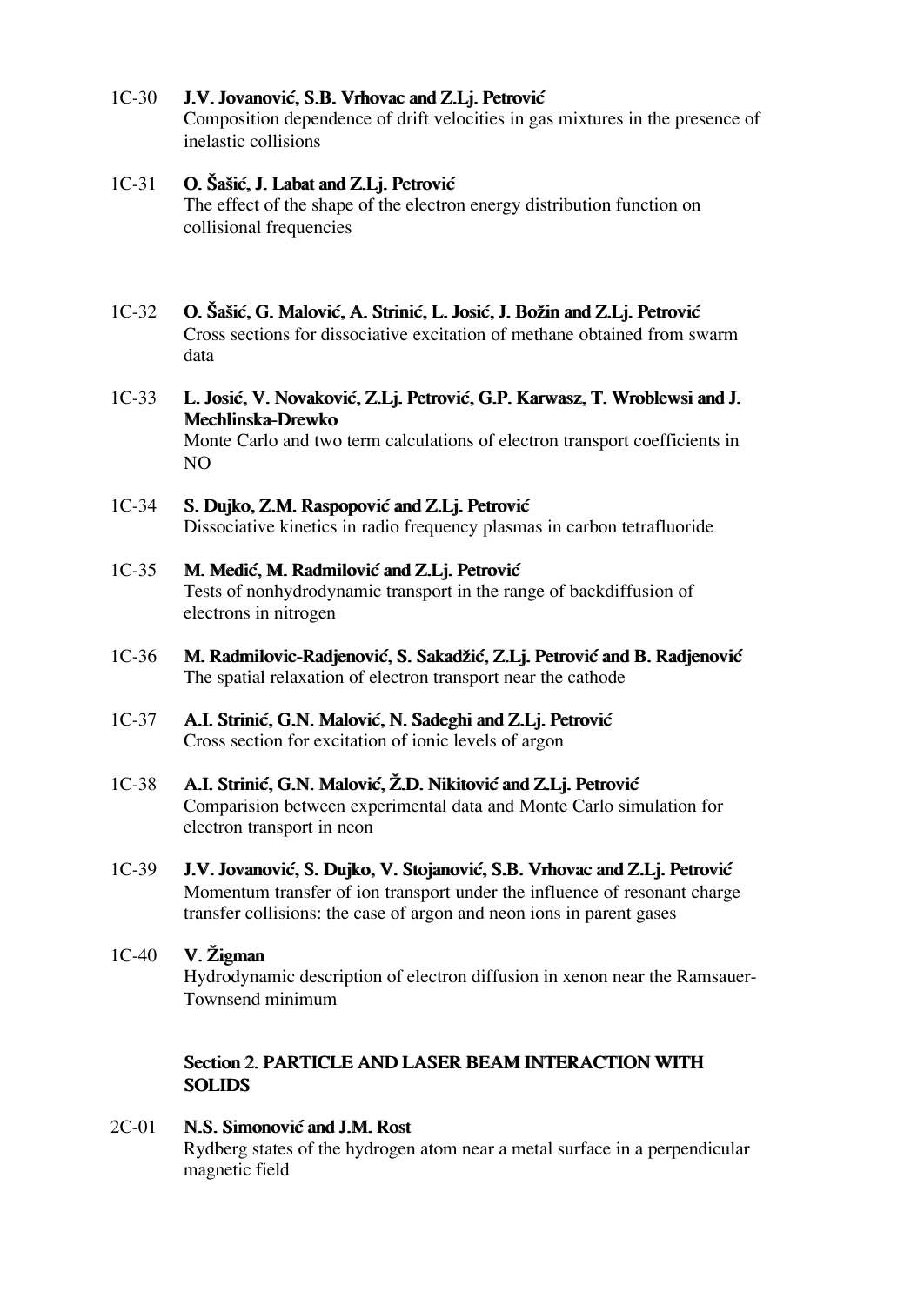- *N.N. Nedeljković, Lj.D. Nedeljković, D.K. Božanić and L. Trandafilović Simple model of the Rydberg states reionization at solid surfaces 2C-02*
- Lj.D. Nedeljković, N.N. Nedeljković, M.N. Obradović and B.D. Devetak *Self-organization of the ionic Rydberg states at solid surfaces 2C-03*
- *N.N. Nedeljković, Lj.D. Nedeljković and M.A. Mirković l-thresholds in the Rydberg states population at solid surfaces 2C-04*
- *M.A. Mirković, N.N. Nedeljković, Lj.D. Nedeljković and D.J. Keleman Velocity effects in the large-l Rydberg state population of multiply charged ions escaping solid surfaces 2C-05*

#### *J. Vukani} 2C-06*

*Power law scattering of low energy heavy ions in ZBL universal potential*

#### D. M. Davidović, J. Vukanić and D. Arsenović *2C-07*

*A comparison of the Monte Carlo simulation and the results of an exactly solvable model for X-ray backscattering at low energies*

#### *D. Arsenovi}, D. M. Davidovi} and J. Vukani} 2C-08*

*An analog Monte Carlo simulation for backscattering of X-rays from water*

**D. Borka, S. Petrović and N. Nešković** *2C-09*

*Transmission patterns of protons channeled through a tilted hexagonal thin crystal*

#### *N. Bundaleski, Z. Rakočević and M. Radović 2O-10*

The transparency of 127<sup>0</sup> energy analyzer used in ion scattering experiments

### *N. Bundaleski, P. Bankov, M. Radovi} and Z. Rako~evi} Cleaning of polycrystalline copper surface using intense He<sup>+</sup> ion beams 2C-11*

#### *I. R. Videnovi} and P. Oelhafen 2C-12*

*Surface morphology of magnetron-sputtered a-C:H/Au nanocomposites: a photoelectron spectroscopy study*

- *N. Bibi}, M. Milosavljevi}, S. Dhar, P. Schaaf, E. Hooker, P. Lieb, T. Sajavaara, J. Keinonen and A. Traverse Ion beam mixing in Fe/Si structures induced by singly and multiply charged Ar ions 2C-13*
- *M. Milosavljevi}, G. Shao, R. M. Gwilliam, C. N. McKinty and K. P. Homewood Ion implantation induced growth of semiconducting β-FeSi<sub>2</sub> layers 2C-14*
- *M. R. Radović, N. Bundaleski, S. Štrbac and Z. Rakočević Smoothening and roughening processes: Ag ultra-thin films on a glass 2C-15*
- B. Goncić, N. Popović, Ž. Bogdanov, S. Zec, M. Zlatanović and S. Petrović *In situ control of ion beam reactive sputtering growth of TiN thin film 2C-16*
- 2C-17 **D. Peruško, M. Milosavljević, I. Radović, V. Milinović and N. Bibić**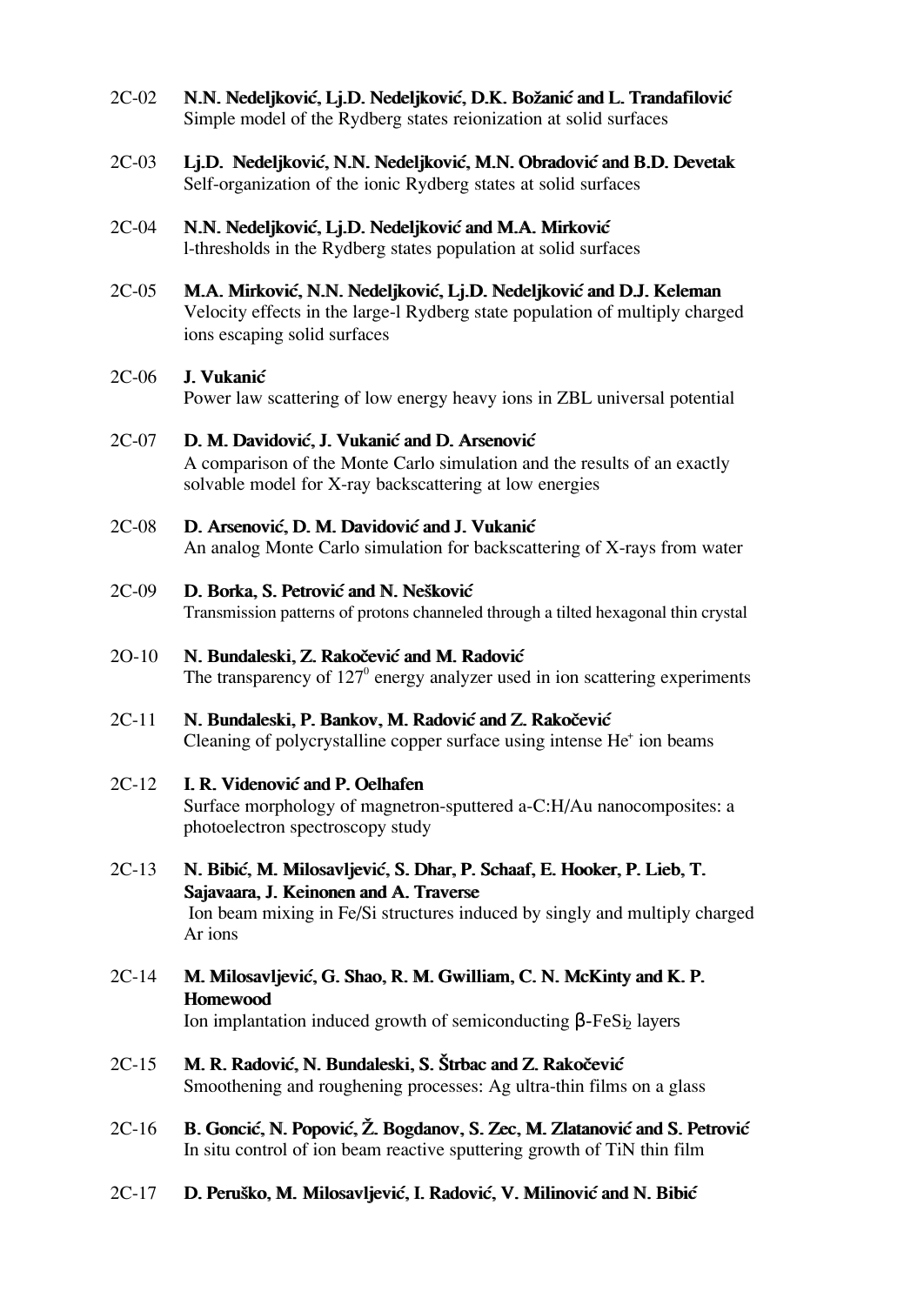*Influence of As ions implantation on electrical resistivity of TiN/Ti/Si structures*

- V. Milinović, M. Milosavljević, D. Peruško, I. Radović and N. Bibić *Influence of the deposition parameters on the resistivity of TiN prepared by the IBAD method 2C-18*
- B. Škorić, N. Bibić, D. Kakaš, D. Peruško and V. Milinović *Improvement of duplex coating by ion implantation 2O-19*
- *M. Zlatanović, I. Popović and A. Zlatanović Glow discharge response to D. C. pulse biasing 2C-20*
- *S. Petrovi}, M. Radovi}, N. Bundaleski and B. Gakovi} Study of WTi thin films by EDX and LEIS 2C-21*
- 2C-22 **M. Zlatanović, N. Popović, Ž. Bogdanov and S. Zec** *Plasma oxidation of nitrocarburised plain carbon steel*
- *V. F. Tarasenko, A. V. Fedenov, I. M. Goncharenko, N. N. Koval', E. I. Lipatov, V. M. Orlovskii and M. A. Shulepov 2O-23 UV and IR lasers interaction with metal surfaces*
- *V. S. Burakov, A. F. Bokhonov, P. A. Naumenkov, M. I. Nedel'ko, N. A. Savastenko and N. V. Tarasenko Emission characteristics and dynamics of species produced by double-pulse laser ablation 2C-24*
- *V. F. Tarasenko, A. V. Fedenov, E. I. Lipatov, M. A. Shulepov, B. M.* Gaković, T. M. Nenadović, Lj. T. Petkovska and M. S. Trtica *Surface modification of TiN coating induced by pulsed TEA CO<sup>2</sup> and XeCl laser 2C-25*
- *2C-26 Z. Praunseis, M. Oblak, M. Ohata, M. [olar, M. Toyoda and I. Gubensek Fracture mechanics testing of laser and classical welded structures*

## **Section 3. LOW TEMPERATURE PLASMAS**

- *3C-01 M. Ivkovi}, N. ben Nessib and N. Konjevi} Stark broadening of 3p<sup>3</sup>D-3d<sup>3</sup> F 0 transitions along carbon isoelectronic sequence of ions*
- *M.R. Gemi{i}, B.M. Obradovi}, M.M. Kuraica and N. Konjevi} Influence of the cathode material on hydrogen and deuterium Balmer alpha line shapes 3C-02*
- *S. Djurović, M. Ćirišan, D. Nikolić and M. Kirćan Asymmetry of the central part of the H*β *spectral line 3C-03*
- *S. Djurović, M. Ćirišan, D. Nikolić and M. Kirćan Peak separation of the H*β *spectral line 3C-04*

## 3C-05 **M. Cirišan and S. Djurovic**

*Influence of argon spectrum and sensitivity of the optical system to the H<sub>B</sub> line halfwidth determination*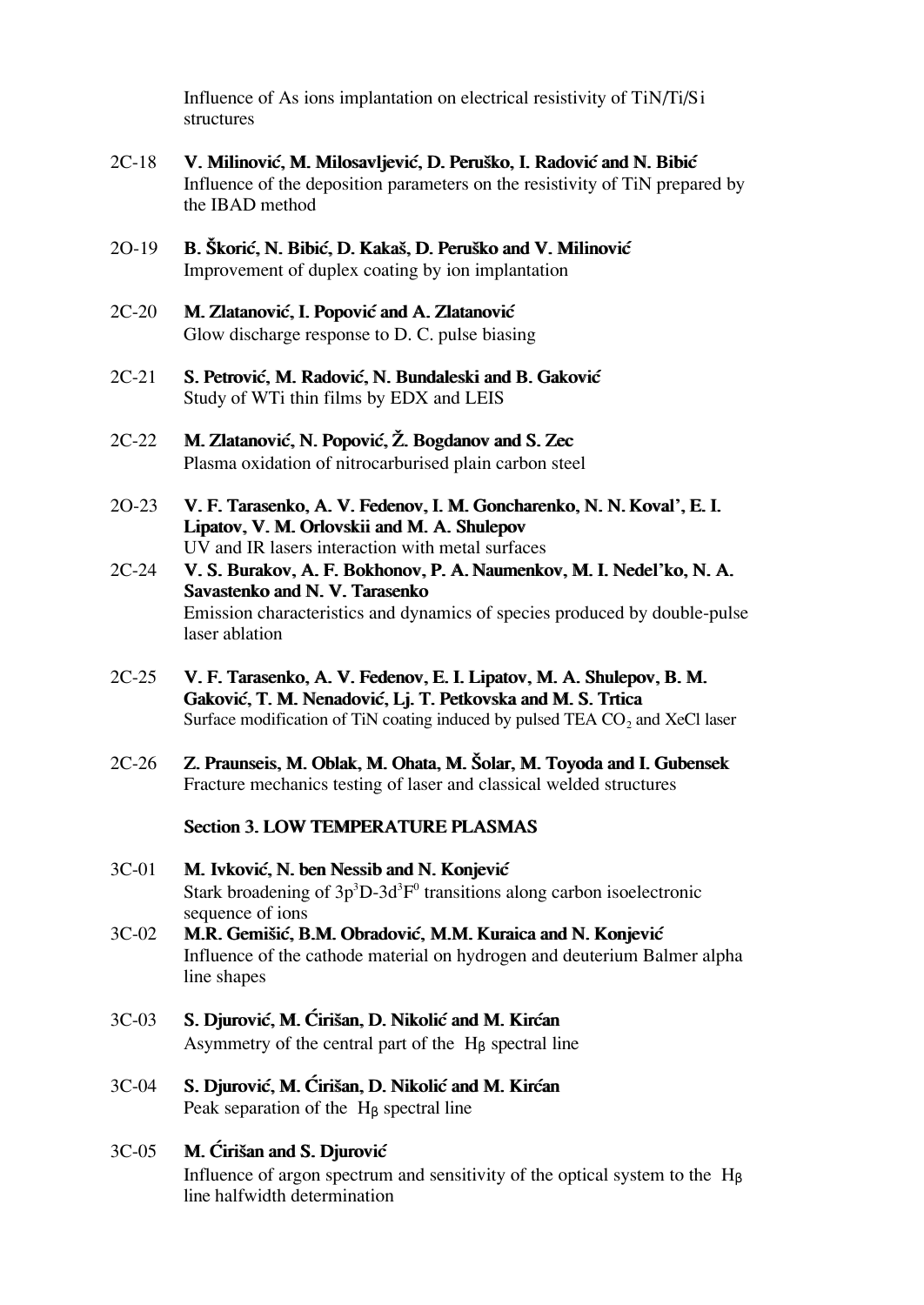- *D. Nikoli}, S. Djurovi}, Z. Mijatovi} and R. Kobilarov Ion broadening parameters of two close ArI spectral lines 3C-06*
- E.A. Ershov-Pavlov, K.Yu. Catsalap, K.L. Stepanov, Z. Mijatović, S. **Djurović and D. Nikolić** *Determination of the local plasma parameters without the use of the abel inversion 3O-07*
- *M.S. Dimitrijevi} and L. Csillag On the Stark broadening of the 537.8 nm and 441.6 nm Cd II line 3C-08*
- *M. S. Dimitrijević, S.S. Brechot, M. Dačić and Z. Cvetković On the Stark broadening of Be III spectral lines 3C-09*
- *M. [}epanovi} and J. Puri} Stark shift dependence on the upper level ionization potential and the emitter rest core charge within 3s-np arrays 3C-10*
- *S. Djeniže, A. Srećković and S. Bukvić Experimental transition probabilities in the N III 3s-3p and 3p-3d transitions 3C-11*
- *M. S. Dimitrijević, S. Djeniže and A. Srećković Stark widths in the Si III spectrum 3C-12*
- A. Srećković, S. Djeniže and S. Bukvić *Stark shifts in the S III 4p-4d transition 3C-13*
- S. Djeniže, A. Srećković, M. Jelisavčić and S. Bukvić *Measured Stark widths of prominent S IV spectral lines 3C-14*
- *V. Milosavljevi}, S. Djeni`e and M.S. Dimitrijevi} Stark broadening parameters of the 763.51 nm Ar I spectral line 3C-15*

#### *V. Milosavljevi} and S. Djeni`e 3C-16*

*Ion broadening parameters in the 5s-6p Kr I transition*

- S. Jovičević, M. Ivković and N. Konjević *Comparative stydy of rotational temperatures in microwave plasma: OH radical versus N<sup>2</sup> + 3C-17*
- G.Lj. Majstorović, B.M. Obradović, M.M. Kuraica and N. Konjević *Analysis of viibrational N<sup>2</sup> + and N<sup>2</sup> temperatures determined by three different procedures in an abnormal glow discharge 3C-18*
- **B.M. Obradović, M.M. Kuraica and N. Konjević** Study of spectral line intensities in an abnormal DC glow discharge in  $N_2/H_2$ *mixture with Ti or Fe cathode 3C-19*
- *V.Ye. Osidach and A.N. Veklich Spectroscopy diagnostics of free burning electric arc plasma 3C-20*
- *3C-21 N.M. Sakan, A.A. Mihajlov, Z. Djuri} and V.M. Adamyan*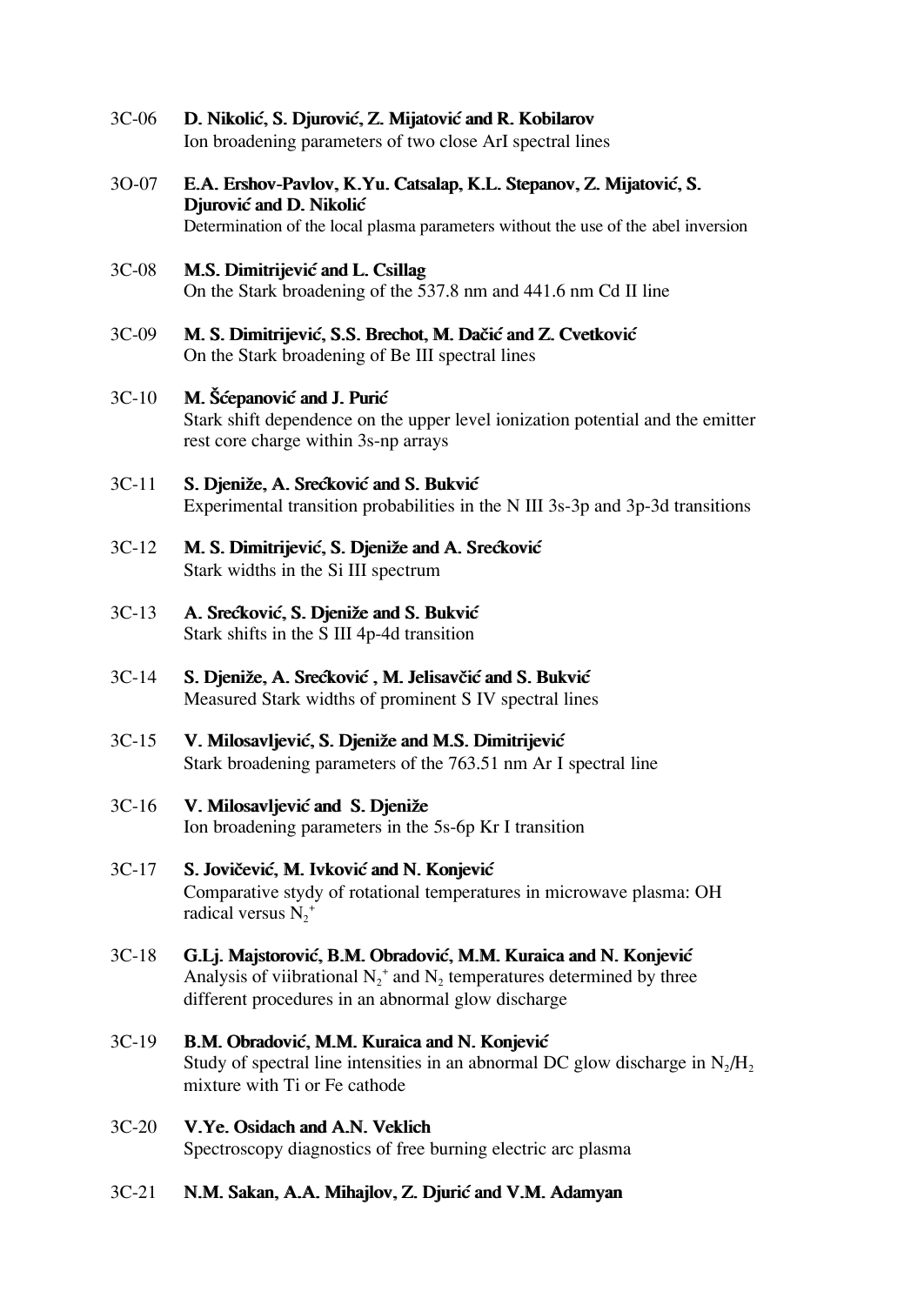*HF characteristic of fully ionized nonideal plasmas*

#### S. Mijović and M. Vučelić *3C-22*

*Determination of an electron energy distribution function in plasmas from intensities of spectral lines by a regularization method*

#### *N.M. Šišović, B. Kantar and M. Platiša 3C-23*

*The measurement of inert gas discharge papameters by the deconvplution of Fabry-Perot interferograms*

#### *M. Rašković, S. Jovičević and I. Holclajtner-Antunović 3C-24*

*The spatial emission intensities distribution of analytes in an argon microwave induced plasma*

#### B. Todorović-Marković, Z. Marković and T. Nenadović *3C-25*

*Experimental determination of mean plasma temperature of carbon arc in helium*

#### *G. Petrov, E. Dimova and K. Blagoev 3C-26*

Investigation of the kinetic of population and depopulation of  $He(2^1S,2^1P)$ *states in He<sup>+</sup>Ne mixture*

#### *A.V. Fedenev, V.F. Tarasenko, A. Ulrich and J. Wieser 3C-27*

*Wide-band radiation dynamics in rare gases at pumping by ion and electron beams*

### *M.M. Pejović, Č.S. Milosavljević and M.M. Pejović System for measurement of breakdown voltage in gas-filled tubes 3C-28*

### *E.N. Vukosavljevi}, M.M. Pejovi} and M.M.Pejovi} Memory effect in nitrogen at 4 mbar pressure 3C-29*

### I.V. Spasić, M.K. Radović and Č.A. Maluckov *On the electrical breakdown probability in helium-filled diode at 1 mbar pressure 3C-30*

## 3C-31 **M.K. Radović, I.V. Spasić, O.M. Stepanović and Č.A. Maluckov** *Investigation of the auxiliary discharge influence on the electrical breakdown in neon*

## *^.A. Maluckov, J.P. Karamarkovi} and M.K. Radovi} Statistical analysis of electrical breakdown time delay in neon at 13.3 mbar pressure 3C-32*

## *T. Jovanovi}, O. Stepanovi}, M. Radovi}, ^. Maluckov, I. Spasi} and D. No`ica Electrical breakdown time delay in N<sup>2</sup> -filled diode on the left of the Pachen minimum 3C-33*

## V.Lj. Marković, S.R. Gocić and S.N. Stamenković *Reanalysis of the breakdown voltage distributions in neon at linearly rising pulses 3C-34*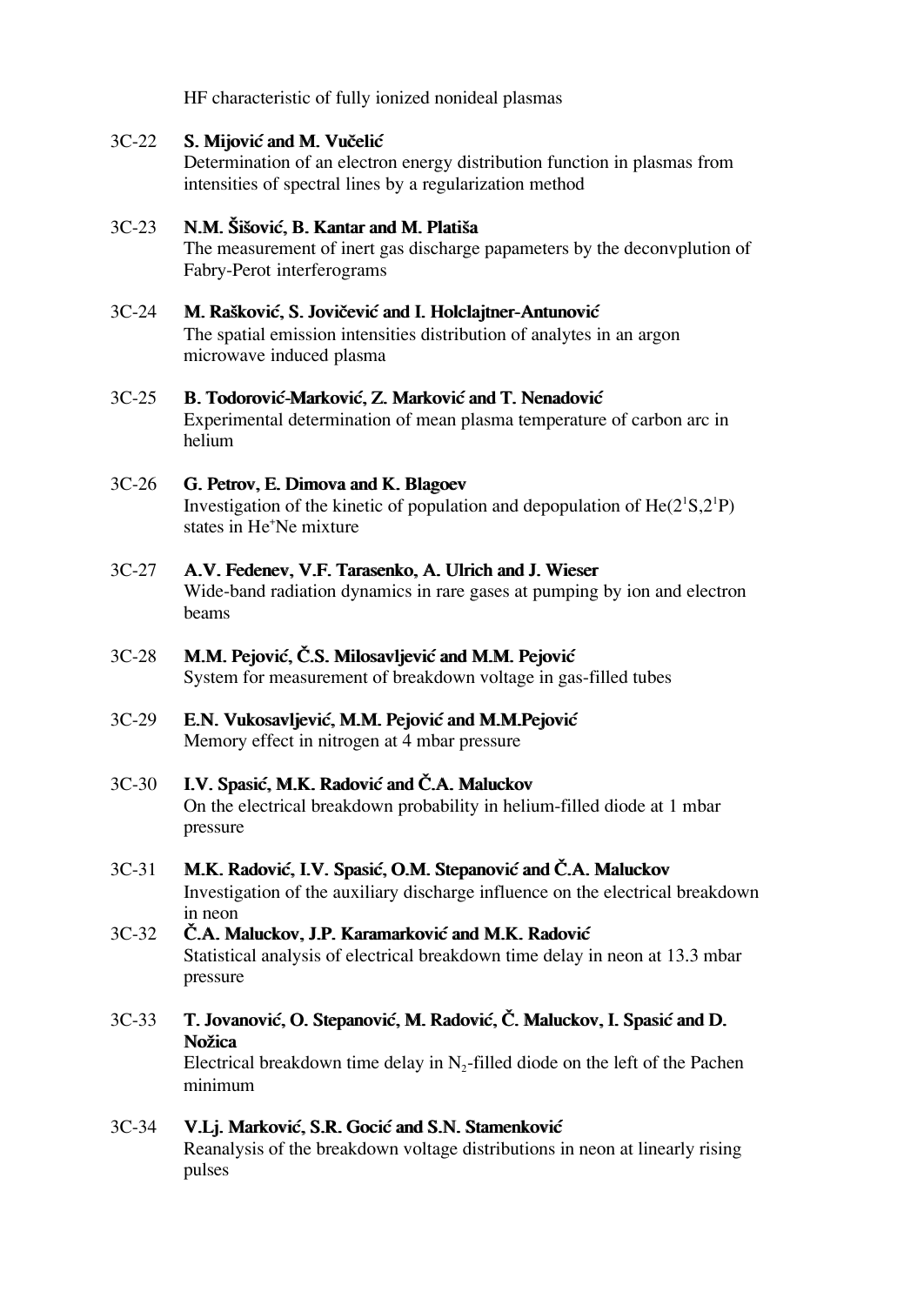- V.Lj. Marković, S.R. Gocić, S.N. Stamenković and Z.Lj. Petrović *Study of gas-phase and surface processes by measurements of dynamic breakdown voltages 3C-35*
- *M. Nikolić, A. Djordjević, I. Stefanović and Z.Lj. Petrović Calculation of volt-ampere characteristics of the low-current low-preassure Townsend discharge in H<sup>2</sup> 3C-36*
- *D. Mari} and Z.Lj. Petrovi} Scaling of abnormal glow discharges in neon 3C-37*
- *D. Mari}, K. Kutasi, G. Malovi}, Z. Donko and Z.Lj. Petrovi} Axial emission profiles and apparent secondary electron yield in abnormal argon glow discharge 3C-38*
- *M. Strat, G. Strat and S. Gurlui Plasma complex structures in contact region between two negative glow discharges 3O-39*
- *N. Parvanova and D. Zhevcev Coherent nonequilibrations and conductivity in the negative glow 3C-40*
- *I.I. Filatova, V.V. Azharonok, V.D. Shimanovich and L.N. Orlov Spatial gas kinetic temperature profiles in RF discharge in N<sup>2</sup> /CO<sup>2</sup> /He mixtures 3C-41*
- *G.V. Nikitin, V.Y. Savanovich, V.V. Andreev, A.M. Umnov and V.B. Khromchenko Mirror trap ECR plasma as a X-ray intense source 3C-42*
- *V.Yu. Savanovich, G.V. Nikitin, V.V. Andreev and A.M. Umnov Study of ECR plasma properties by simulation using particles 3C-43*
- *A.M. Nossair and E.F. Kotp Investigation of rotating plasma 3C-44*
- *B. Oprescu The role of the unstable double layer in generating a microwave field 3C-45*
- P. Slaviček, A. Brablec, V. Kapiička, M. Klima amd J. Kousal *Diagnostics of barier torch discharge burnig at atmospheric pressure 3C-46*
- 3C-47 **M. Šimor, J. Rahel', A. Brablec, P. Slaviček and M. Černak** *Atmospheric-pressure-diffuse coplanar surface discharge for surface treatment*
- *S. Gli{i}, D. Mari} and V.T. Novakovi} Spatial and temporal characteristics of micro discharges in dielectric barrier discharge 3C-48*
- *N. Puač, S. Živković, Z. Giba, D. Grubišić and Z.LJ. Petrović Improvement of germination of seeds by a low temperature plasma 3C-49*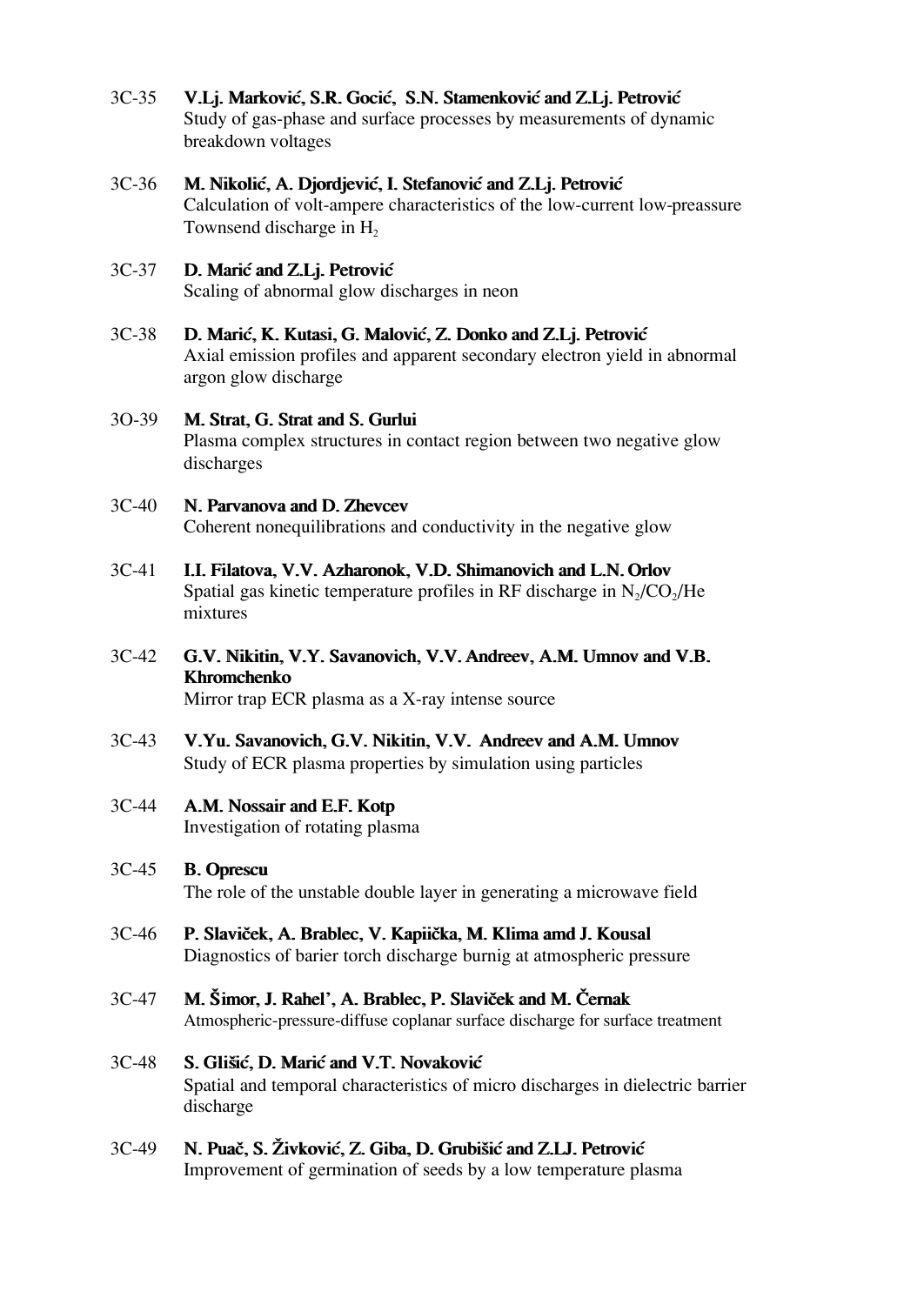- 3C-50 **M. Radetić, N. D. Jocić, P. Jovančić, Lj. Rajaković, H. Thomas and Z.Lj. Petrović** *Activation of wool fibre surface by low-temperature air plasma for an application of biopolymer chitosan*
- *N. Puač, A. Djordjević and Z.Lj. Petrović Numerical procedure for obtaining actual power transmitted to the plasma 3C-51*
- *M. Grozeva, D. Mihailova and N. Sabotinov Investigation of the axial non-uniformity of a longitudinal hollow cathode discharge for lasers 3C-52*
- *3C-53 M. Grozeva, P. Telbizov and N. Sabotinov Laser parameters comparision of a sputtering and CuBr-based hollow cathode copper ion laser*
- *3C-54 D.E. Prokhorovich, A.S. Savjolov, O.A. Bashutin and E.D. Vovchenko Development of surface structure of electrodes due to impact of pulse discharges in a low-inductance vacuum spark installation*
- 3C-55 **I. Dojčinović, M.M. Kuraica, V.M. Astashynski and J. Purić** *Diagnostics of magneto plasma compressor*
- 3C-56 **M.M. Kuraica, V.M. Astashynski, I. Dojčinović and J. Purić** *New generation of quasi-stationary plasma accelerators of compact geometry*
- *M.M. Kuraica, V.M. Astashynski, I. Dojčinović, B. Vujičić, Z. Mijatović, S. Djurović* and J. Purić *Magnetic field influence on the silicon nanostructures created by compression plasma flow 3C-57*
- 3C-58 **B. Vujičić, Z. Mijatović, S. Djurović, M. Ćirižan and R. Kobilarov** *The influence of T-tube plasma shock wave to the plastic material surface*

# *3C-59 M.N. Vasiliev and A.H. Mahir*

*Experiments in the electron-beam flow generation*

- P.B. Pavlović, D.B. Cvetinović. P.Lj. Stefanović, Z.N. Pavlović, N.V.  $\check{Z}$ *ivković and Z.J. Marković The vortex D.C. plasma torch with electromagnetic arc stabilization and variable geometry-generalization of the working characteristics 3C-60*
- $\check{Z}$ .G. Kostić, P.B. Pavlović, P.Lj. Stefanović, D.B. Cvetinović, Z.N. Pavlović, *N.V. @ivkovi} and Z.J. Markovi} Thermodynamic consideration of asbestos destroying in air thermal plasma-Possibility of oxide powder byproducts usage 3C-61*
- *3C-62 G.I. Kozin, A.P. Kuznetsov, M.O.Lebedinsky, A.S. Solovjov, O.A. Bashutin, E.D. Vovchenko and S. Li*

*Laser apparatus for plasma diagnostics in a wide range of electron densities*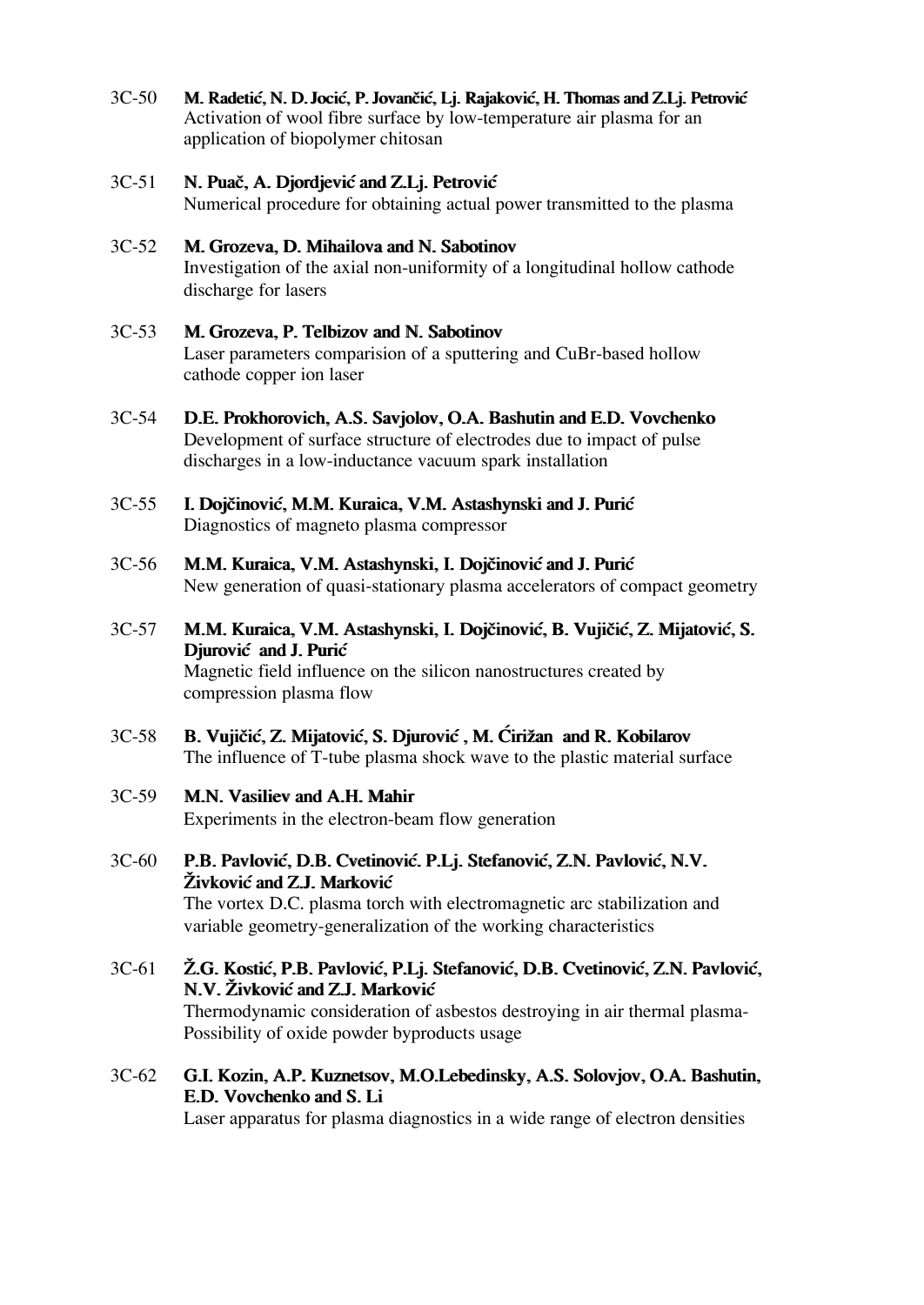## **Section 4. GENERAL PLASMAS**

#### **D.R. Dimitrijević and M.S. Jovanović** *4C-01*

*Nonlinear model of two-plasmon decay in a long-scale length plasma*

- *A. Maluckov, N. Nakjima, M. Okamoto, S. Murakami and R. Kanno The effective radial Liapunov exponent for the radial diffusion of test electrons 4C-02*
- *S.V.Barchuk, A.M. Egorov, V.I. Maslov, I.N. Onishchenko and V.N. Tretyakov Theory of electric barrier formation in ECR point in inhomogeneous magnetic field 4C-03*
- *I. Vince, O. Gopasyuk, S. Gopasyuk and O. Vince The observed MnI 542.04 nm line profiles in solar plages 4C-04*
- *M.S. Dimitrijevi}, T. Ryabchikova, L.^. Popovi}, D. Shulyak and V. Tsymbal Stark broadening effect on Si I 6155 a line in stellar atmospheres 4C-05*
- *S. Markovi}-Kr{ljanin, S. Erkapi} and I. Vince Linear polarization of LQ And 4C-06*
- *S. Markovi}-Kr{ljanin and S. Erkapi} Linear polarization of 4 Her 4C-07*
- *M. Savkovi} and Z. Yoshida Spiral soliton solution for disk galaxies 4C-08*
- *L.^. Popovi}, E. Mediavilla, E. Bon and D. Ili} Emission lines of several active galactic nuclei-observations 4C-09*
- *G. Djura{evi}, H. Rovithis-Livaniou, P. Rovithis, N. Georgiades and S. Erkapi} Gravity darkenin in the massive early-type binary systems TT Aur and V Pup 4C-10*
- *M.M. Ćirković, V. Milošević-Zdjelar and S. Samurović QSO absorbing clouds and baryonic dark matter 4C-11*
- *4C-12 A.M. Egorov, V.I. Maslov, I.N. Onishchenko and V.I. Stomin Transformation of small amplitude double layer into strong one and ion beam acceleration in it in cosmic nonequilibrium plasmas*
- *4C-13 B.P. Pandey, J. Vranje{, P.K. Shukla and S. Poedts Effects of dust on the equilibrium of a self-gravitating plasma*
- *J. Vranje{ and S. Poedts Double cascade in a self-gravitating fluid 4C-14*

#### *V. ^elebonovi} 4C-15*

*The plasma-solid equilibrium in a Debye plasma*